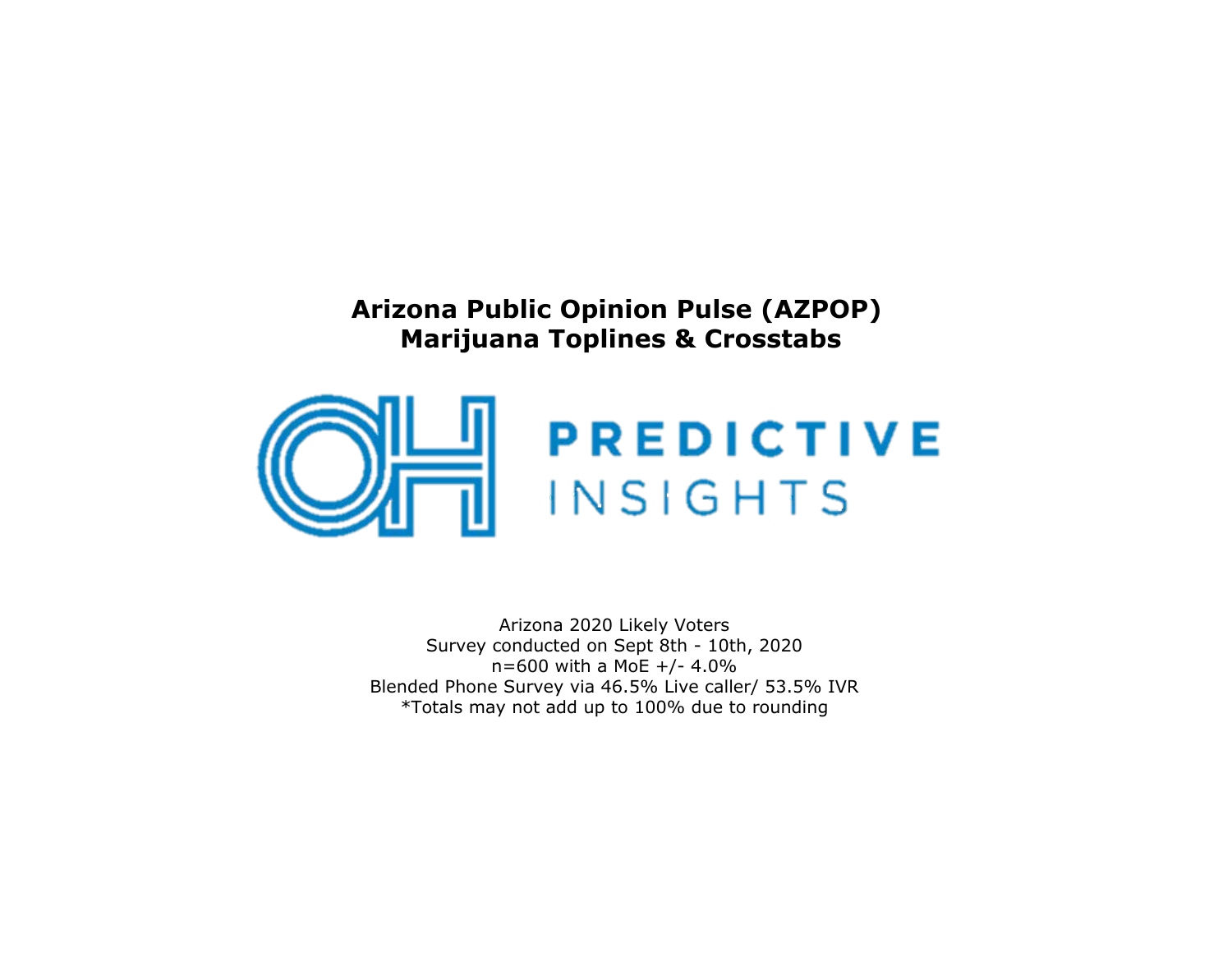|  | Generated on September 13, 2020<br>$\blacksquare$ . The contract of the contract of the contract of the contract of the contract of the contract of the contract of the contract of the contract of the contract of the contract of the contract of the contract of the |
|--|-------------------------------------------------------------------------------------------------------------------------------------------------------------------------------------------------------------------------------------------------------------------------|
|--|-------------------------------------------------------------------------------------------------------------------------------------------------------------------------------------------------------------------------------------------------------------------------|

| Age Combined                         | <b>Total</b> |
|--------------------------------------|--------------|
| Sample Size                          | 600          |
| 18-54<br>Count<br>Column %           | 330<br>55%   |
| $55+$<br>Count<br>Column %           | 270<br>45%   |
|                                      |              |
| Region                               | <b>Total</b> |
| Sample Size                          | 600          |
| <b>Maricopa</b><br>Count<br>Column % | 364<br>61%   |
| Pima<br>Count<br>Column %            | 89<br>15%    |
| Rural<br>Count<br>Column %           | 148<br>25%   |
|                                      |              |
| Party                                | <b>Total</b> |
| Sample Size                          | 600          |
| <b>DEM</b><br>Count<br>Column %      | 206<br>34%   |
| <b>IND</b><br>Count<br>Column %      | 157<br>26%   |
| <b>REP</b><br>Count<br>Column %      | 237<br>39%   |
|                                      |              |
| Gender                               | Total        |

| Gender                 | <b>Total</b> |
|------------------------|--------------|
| Sample Size            | 600          |
| F<br>Count<br>Column % | 314<br>52%   |
| м<br>Count<br>Column % | 286<br>48%   |

| <b>Ethnicity Combined</b>  |                                      | <b>Total</b>        |
|----------------------------|--------------------------------------|---------------------|
|                            | Sample Size                          | 600                 |
| <b>White, Non-Hispanic</b> | Count<br>Column %                    | 432<br>72%          |
| Hispanic/Latino            | Count<br>Column %                    | 90<br>15%           |
|                            | Other<br>Count<br>Column %           | 78<br>13%           |
| <b>Ideology Combined</b>   |                                      | <b>Total</b>        |
|                            | Sample Size                          | 600                 |
|                            | Liberal<br>Count<br>Column %         | 134<br>22%          |
|                            | <b>Moderate</b><br>Count<br>Column % | 290<br>48%          |
| Conservative               | Count<br>Column %                    | 160<br>27%          |
|                            | <b>Refused</b><br>Count<br>Column %  | 16<br>3%            |
|                            | Density                              |                     |
|                            |                                      | <b>Total</b><br>600 |
| Sample Size                | Rural<br>Count<br>Column %           | 103<br>17%          |
|                            | Suburban<br>Count<br>Column %        | 370<br>62%          |
|                            | Urban<br>Count<br>Column %           | 127<br>21%          |

| Total      | 2016 Vote                                         |
|------------|---------------------------------------------------|
| 600        | Sample Size                                       |
| 265<br>44% | <b>Donald Trump</b><br>Count<br>Column %          |
| 259<br>43% | <b>Hillary Clinton</b><br>Count<br>Column %       |
| 42<br>7%   | <b>Third Party Candidate</b><br>Count<br>Column % |
| 20<br>3%   | <b>Not Eligible/No Vote</b><br>Count<br>Column %  |
| 13<br>2%   | <b>Unsure</b><br>Count<br>Column %                |
| 1<br>0%    | <b>Refused</b><br>Count<br>Column %               |

| <b>Education Combined</b>                    |              |
|----------------------------------------------|--------------|
|                                              | <b>Total</b> |
| Sample Size                                  | 600          |
| <b>HS or Less</b><br>Count<br>Column %       | 114<br>19%   |
| <b>Some College</b><br>Count<br>Column %     | 180<br>30%   |
| <b>College Grad</b><br>Count<br>Column %     | 210<br>35%   |
| <b>Post Grad Degree</b><br>Count<br>Column % | 96<br>16%    |
| <b>Refused</b><br>Count<br>Column %          | 0%           |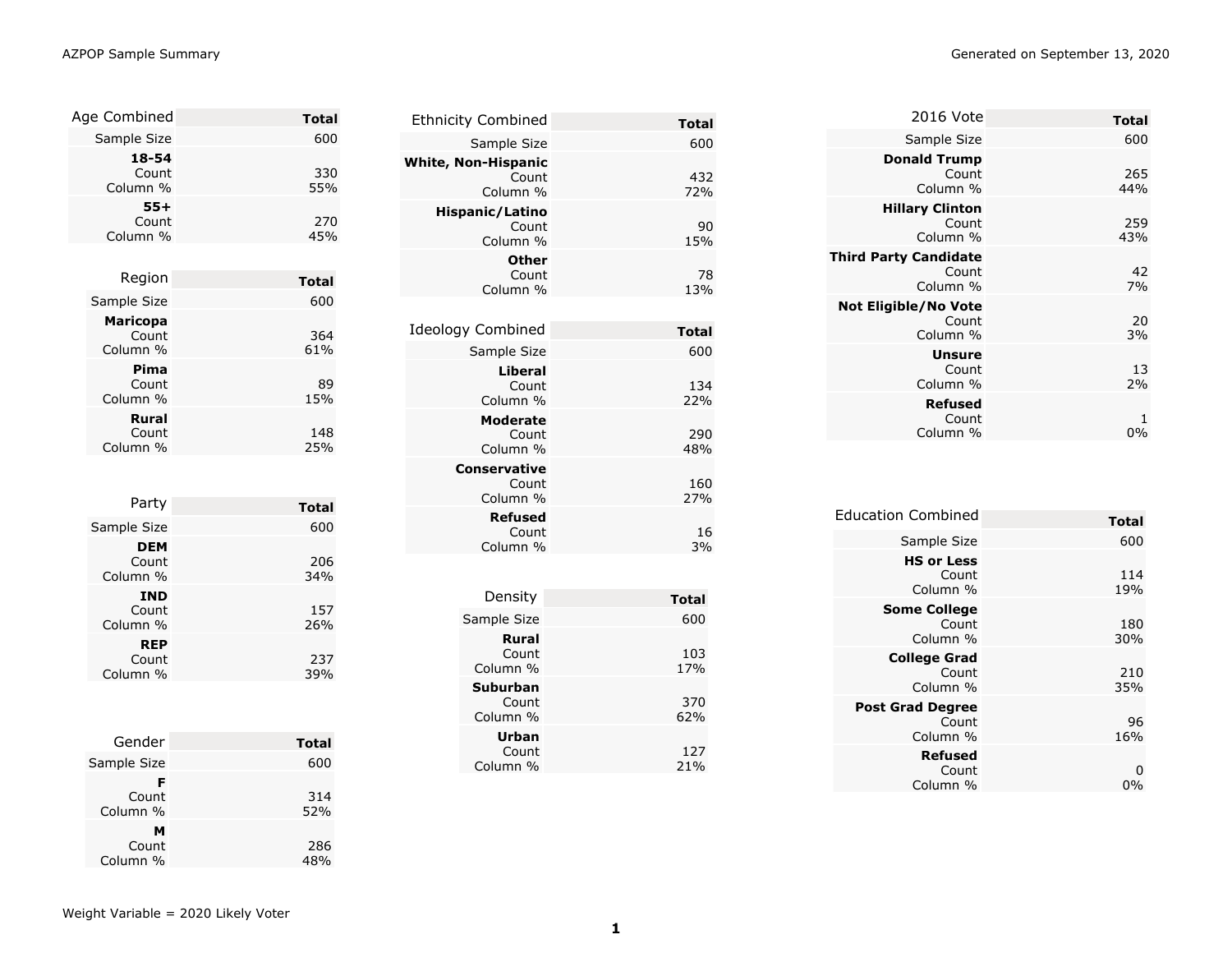## Q) Do you believe that marijuana should be legalized for adult use in the State of Arizona?

|                                       | <b>Total</b> |            | <b>Age Combined</b> |                     |                   |              |                                | <b>Ethnicity Combined</b>          |              |                   | Party      | Gender     |            |            |
|---------------------------------------|--------------|------------|---------------------|---------------------|-------------------|--------------|--------------------------------|------------------------------------|--------------|-------------------|------------|------------|------------|------------|
|                                       | <b>Total</b> | $18 - 54$  | $55+$               | <b>Maricop</b><br>a | Pima              | <b>Rural</b> | White,<br>Non-<br>Hispani<br>C | Hispani<br>c/Latin<br>$\mathbf{o}$ | <b>Other</b> | <b>DEM</b>        | <b>IND</b> | <b>REP</b> | F          | M          |
| Sample Size                           | 600          | 330        | 270                 | 364                 | 89                | 148          | 432                            | 90                                 | 78           | 206               | 157        | 237        | 314        | 286        |
| Yes<br>Count<br>Column %              | 278<br>46%   | 163<br>49% | 115<br>43%          | 177<br>49%          | 40<br>45%         | 61<br>41%    | 201<br>47%                     | 40<br>44%                          | 37<br>48%    | 133<br>65%        | 79<br>50%  | 65<br>28%  | 137<br>44% | 141<br>49% |
| <b>No</b><br>Count<br>Column %        | 270<br>45%   | 132<br>40% | 138<br>51%          | 156<br>43%          | 39<br>44%         | 75<br>51%    | 196<br>45%                     | 38<br>42%                          | 37<br>47%    | 51<br>25%         | 64<br>41%  | 155<br>65% | 152<br>48% | 118<br>41% |
| Unsure/Undecided<br>Count<br>Column % | 51<br>9%     | 34<br>10%  | 17<br>6%            | 30<br>8%            | 10<br>12%         | 11<br>7%     | 34<br>8%                       | 13<br>14%                          | 4<br>6%      | 21<br>10%         | 14<br>9%   | 16<br>7%   | 25<br>8%   | 26<br>9%   |
| <b>Refused</b><br>Count<br>Column %   | 0%           | 0%         | 0<br>0%             | Ŧ.<br>0%            | $\mathbf 0$<br>0% | $0\%$        | 0%                             | 0<br>$0\%$                         | 0<br>$0\%$   | $\mathbf 0$<br>0% | 0%         | 0%         | 0%         | 0%         |